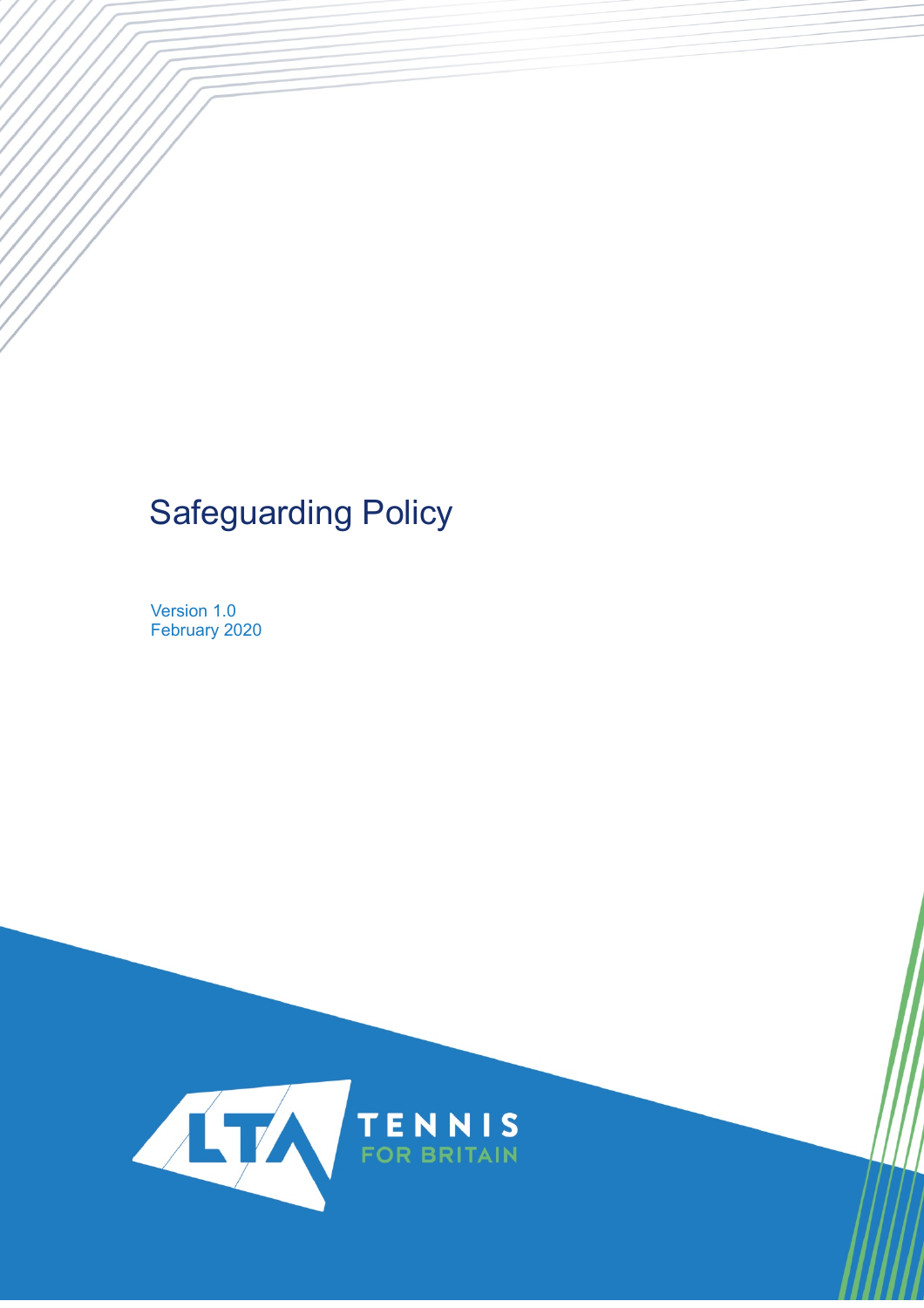# *Tennis Cornwall*  **Safeguarding Policy**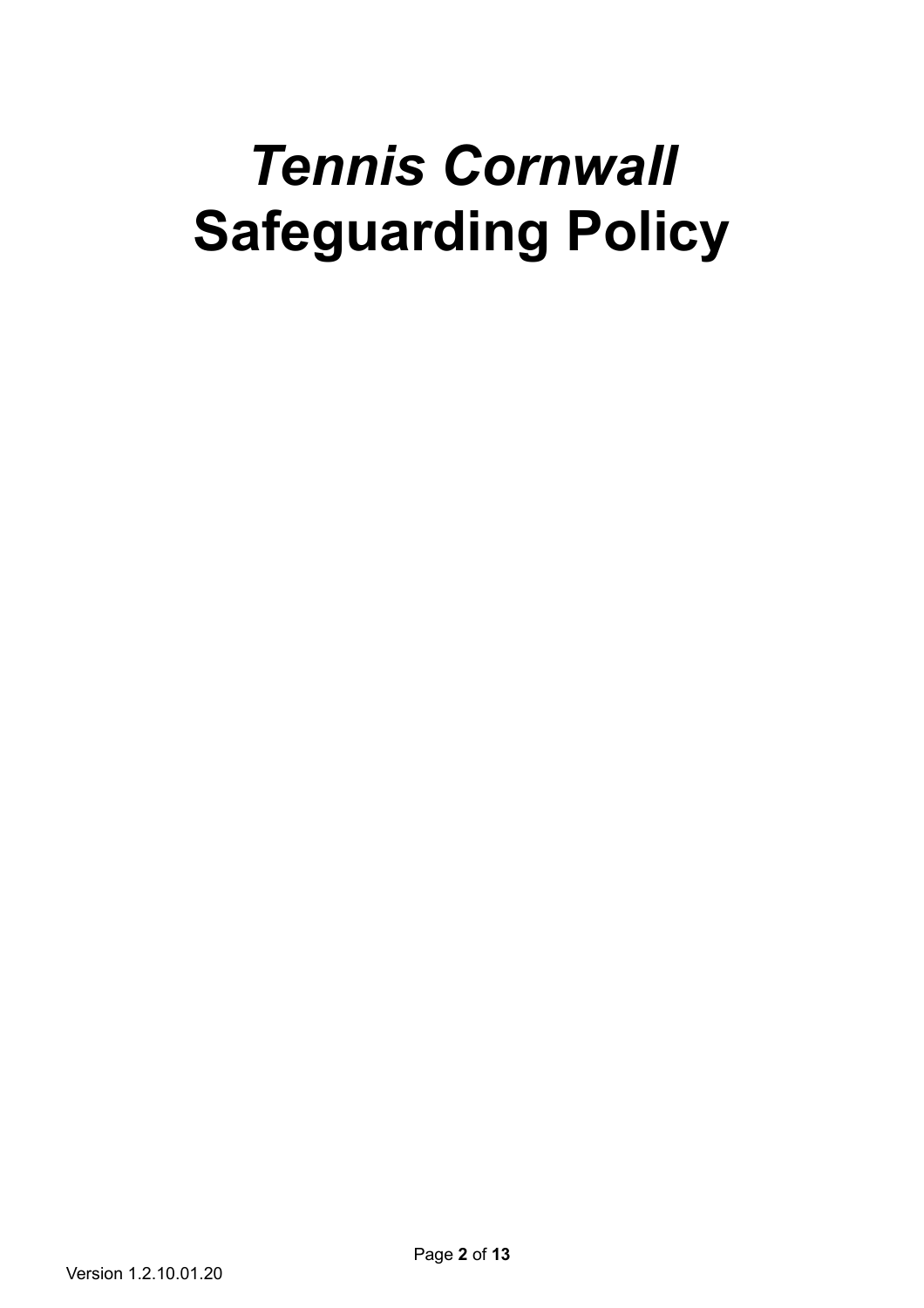# **What to do if the County Association becomes aware of a safeguarding concern**

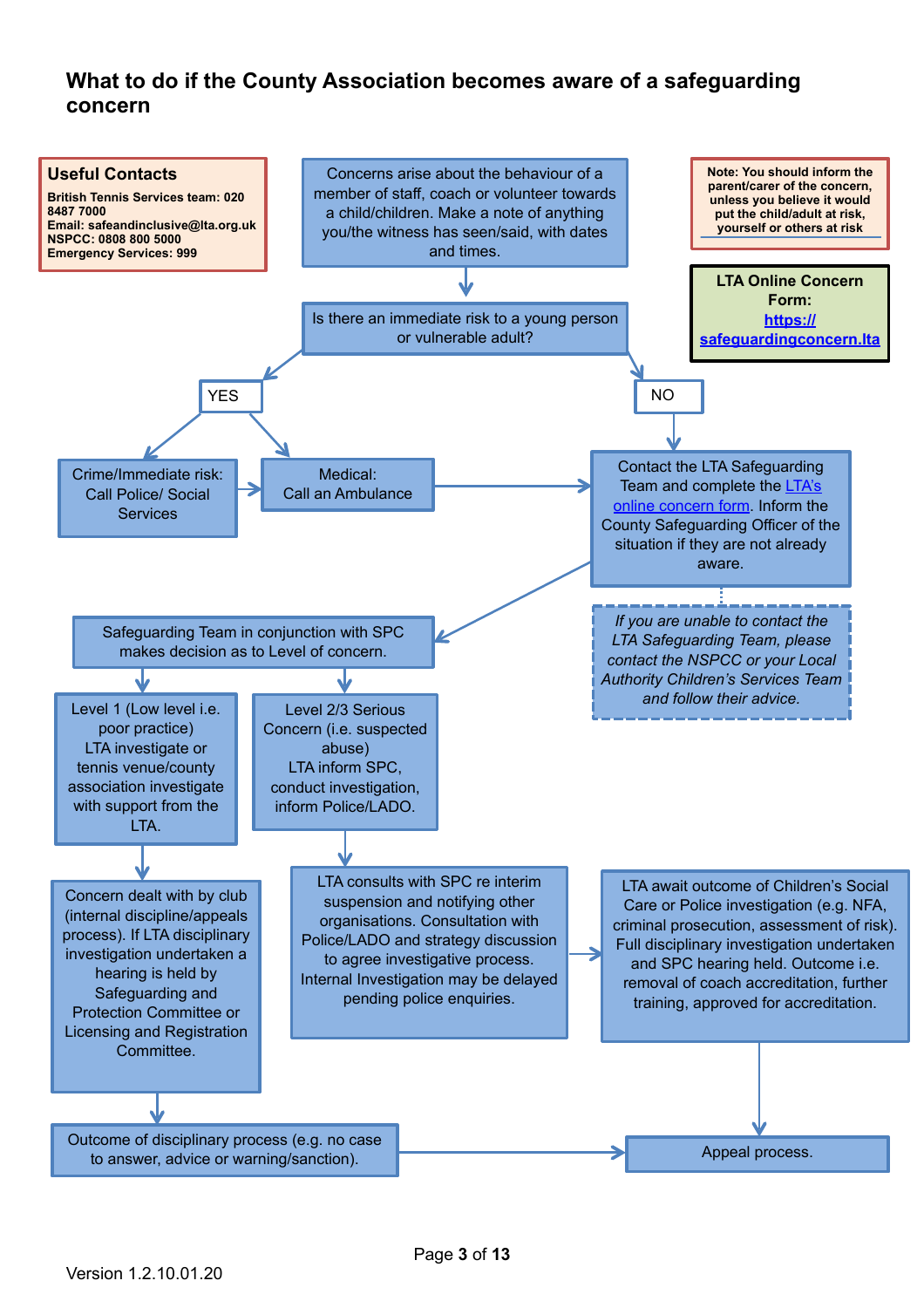# **Safeguarding Policy**

#### **1. Policy statement**

The Tennis Cornwall is committed to prioritising the well-being of all children and adults at risk, promoting safeguarding in our county at all times, including all programmes and events we run. All activities, events and trips arranged by the county association run in accordance with the LTA's Safeguarding at Events and Competitions guidance. This Policy strives to minimise risk, deliver a positive tennis experience for everyone and respond appropriately to all safeguarding concerns/disclosures.

#### 2. **Use of terminology**

**Child:** a person under the age of eighteen years.

Note that some legislation in Scotland defines a child as a person under sixteen years old. However, where there is any safeguarding concern, anyone under the age of 18 is regarded as a child unless advised otherwise by the LTA Safeguarding Team.

**Adult at risk of abuse or neglect:** a person aged eighteen years or over who is, or may be, in need of community care services by reason of disability, age or illness; and is, or may be, unable to take care of, or unable to protect him or herself against abuse or neglect.

**Safeguarding children:** protecting children from abuse and neglect, preventing the impairment of children's health or development, ensuring that they grow up in circumstances consistent with the provision of safe and effective care, and taking action to enable all children to have the best life chances.

**Safeguarding adults at risk:** protecting adults from abuse and/or neglect. Enabling adults to maintain control over their lives and make informed choices without coercion. Empowering adults at risk, consulting them before taking action, unless someone lacks the capacity to make a decision, or their mental health poses a risk to their own or someone else's safety, in which case, always acting in his or her best interests.

*(See appendix A for full glossary of terms)*.

**3. Scope**

This Policy is applicable to all staff, volunteers and people affiliated to Tennis Cornwall. It is in line with national legislation and applicable across the UK.

Guidance on implementing the policy is outlined in the following documents:

• *What's the Score toolkit* •

Advice, guidance and support is available from the LTA Safeguarding Team.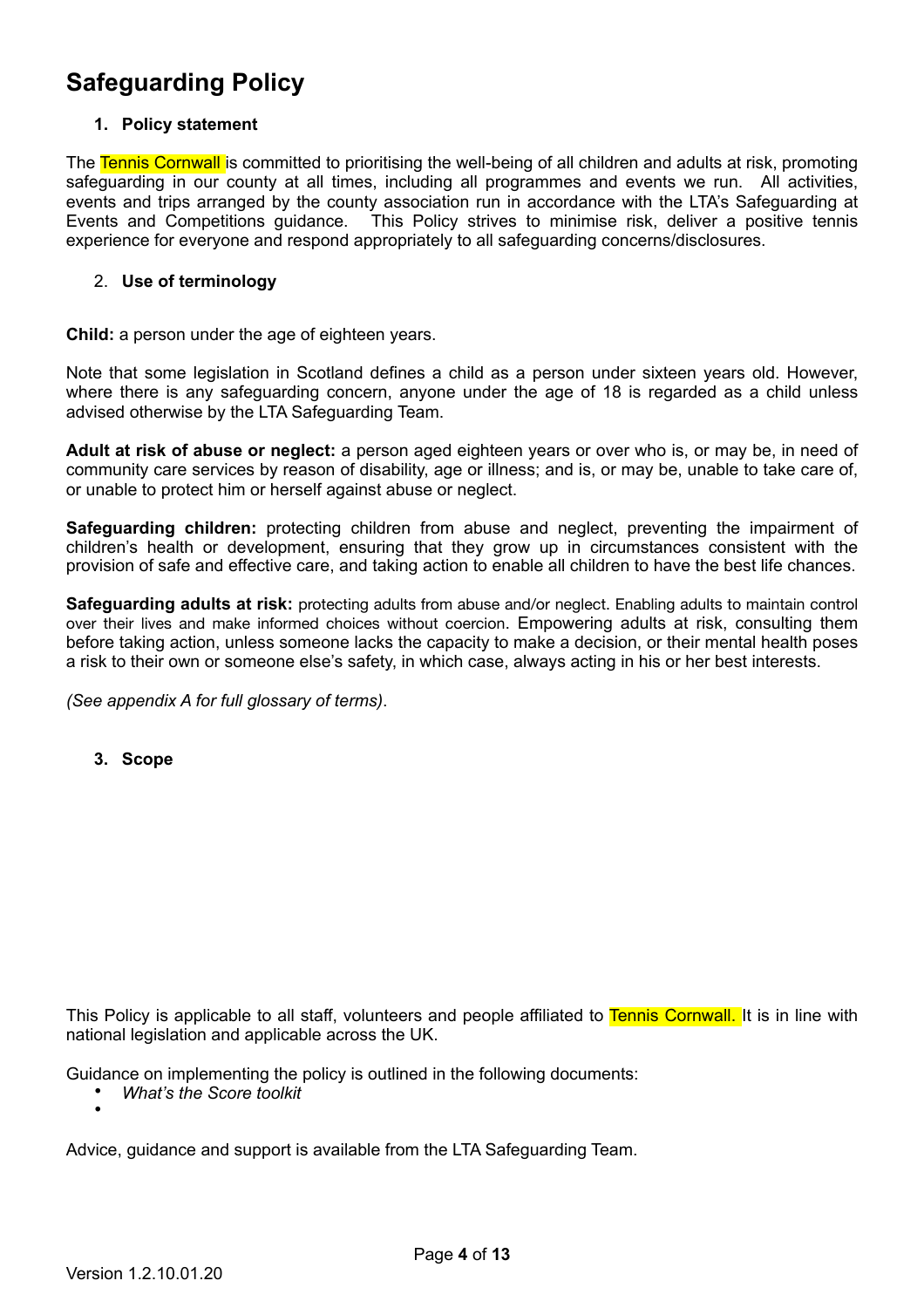**4. Responsibility for the implementation of the Safeguarding Policy, Code of Conduct and Reporting Procedure** 

#### **SAFEGUARDING IS EVERYONE'S RESPONSIBILITY: NOT RESPONDING TO A SAFEGUARDING CONCERN IS NOT AN OPTION.**

- Our Tennis Cornwall Committee has overall accountability for this Policy and its implementation<br>• Our County Sefecuarding Officer, is responsible for undeting this Policy in line with logislative
- Our County Safeguarding Officer is responsible for updating this Policy in line with legislative, county and LTA developments
- All individuals involved in Tennis Cornwall are required to adhere to the Policy and Code of **Conduct**
- The LTA Safeguarding Team and Tennis Scotland, Tennis Wales and Tennis Foundation Safeguarding Leads can offer support to Tennis Cornwall

#### **Where there is a safeguarding concern/disclosure:**

- The individual who is told about, hears, or is made aware of the concern/disclosure is responsible for following the Safeguarding Reporting Procedure. Unless someone is in immediate danger, they should inform their County Safeguarding Officer, LTA Safeguarding Team or National Safeguarding Lead
- The Count Safeguarding Officer is responsible for reporting safeguarding concerns to the LTA Safeguarding Team
- The LTA Safeguarding Team is responsible for assessing all safeguarding concern/disclosures that are reported to them and working with the County Safeguarding Officer to follow up as appropriate on a case-by-case basis, prioritising the well-being of the child/ adult at risk at all times. Dependent on the concern/disclosure, a referral may be made to:
	- o The police in an emergency (999);
	- o Local Authority Children's Services 0300 1234 101
	- o Local Authority Adult Services 03001234 131
	- o Designated Officer (England only) for concerns/disclosures about a member of staff, consultant, coach, official or volunteer *LTA - 0208487 7000*

#### 5. **Breaches of the Safeguarding Policy, Code of Conduct and Reporting Procedure**

Breaches of this Policy and/or failure to comply with the outlined responsibilities may result in the following:

- Disciplinary action leading to possible dismissal and legal action;
- Termination of current and future roles within Tennis Cornwall and other roles in clubs, the LTA, Tennis Wales, Tennis Scotland and the Tennis Foundation*.*

Actions taken by staff, consultants, volunteers, officials, coaches who are engaged by Tennis Cornwall that are seen to contradict this Policy may be considered a violation of this Policy.

Where an appeal is lodged in response to a disciplinary action made by Tennis Cornwall the individual should adhere to Tennis Cornwall's appeal procedure.

#### **6. Whistleblowing**

Safeguarding children and adults at risk requires everyone to be committed to the highest possible standards of openness, integrity and accountability. As a club, we are committed to encouraging and maintaining a culture where people feel able to raise a genuine safeguarding concern and are confident that it will be taken seriously.

#### **What is whistle blowing?**

In the context of safeguarding, "whistle blowing" is when someone raises a concern about the well-being of a child or an adult at risk.

A whistle blower may be: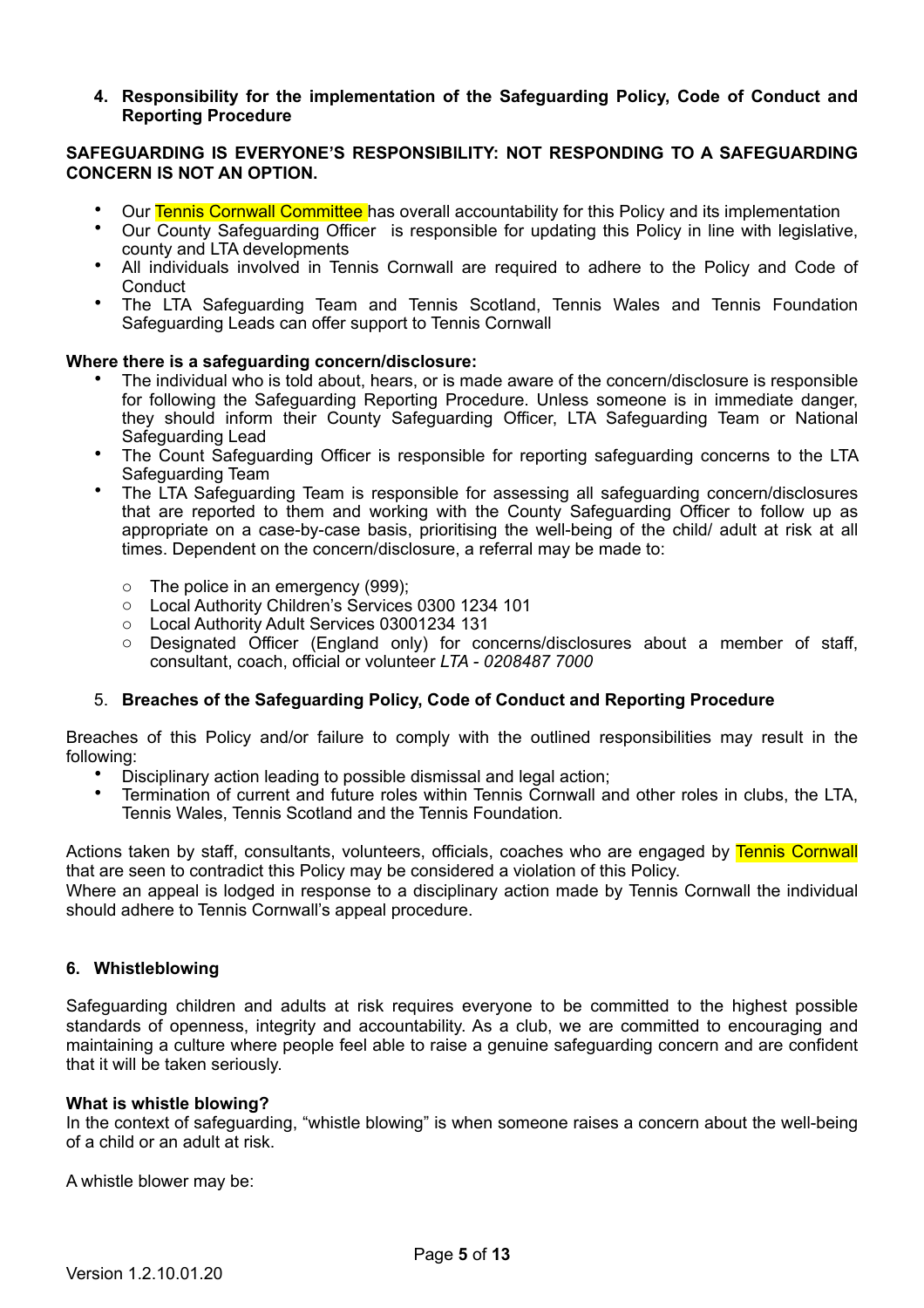- a player;
- a volunteer:
- a coach;
- other member of staff;
- an official:
- a parent:
- a member of the public.

#### **How to raise a concern about a child or an adult at risk at the club**

If a child or an adult at risk is in immediate danger or risk of harm, the police should be contacted by calling 999.

Where a child or an adult at risk is not in immediate danger, any concerns about their well-being should be made without delay to the Club Welfare Officer. The Club Welfare Officer will pass the details of the concern on to the LTA Safeguarding Team at the earliest opportunity and the relevant local authority and the police will be contacted, where appropriate.

If, however, the whistle blower does not feel comfortable raising a concern with the Club Welfare Officer, the whistle blower should contact the LTA Safeguarding Team directly on 020 8487 7000, the Local Authority Designated Officer (LADO) or the NSPCC on 0808 800 5000.

The Club Welfare Officer can be contacted on: *07769991746*

#### **Information to include when raising a concern**

The whistle blower should provide as much information as possible regarding the incident or circumstance which has given rise to the concern, including:

- their name and contact details (unless they wish to remain anonymous);
- names of individuals involved;
- date, time and location of incident/circumstance; and
- whether any witnesses were present.

#### **What happens next?**

All concerns raised by a whistle blower about the well-being of a child or an adult at risk will be taken seriously and every effort will be made to deal with each concern fairly, quickly and proportionately.

If the whistle blower does not believe that the concern has been dealt with appropriately and wishes to speak to someone outside the club or the LTA Safeguarding Team, the NSPCC Whistleblowing advice line should be contacted on 0800 028 0285 or by emailing [help@nspcc.org.uk.](mailto:help@nspcc.org.uk)

#### **Support**

The club will not tolerate any harassment, victimisation or unfair treatment of, and will take appropriate action to protect, whistle blowers when they raise a concern in good faith.

#### **7. Related policies and guidance**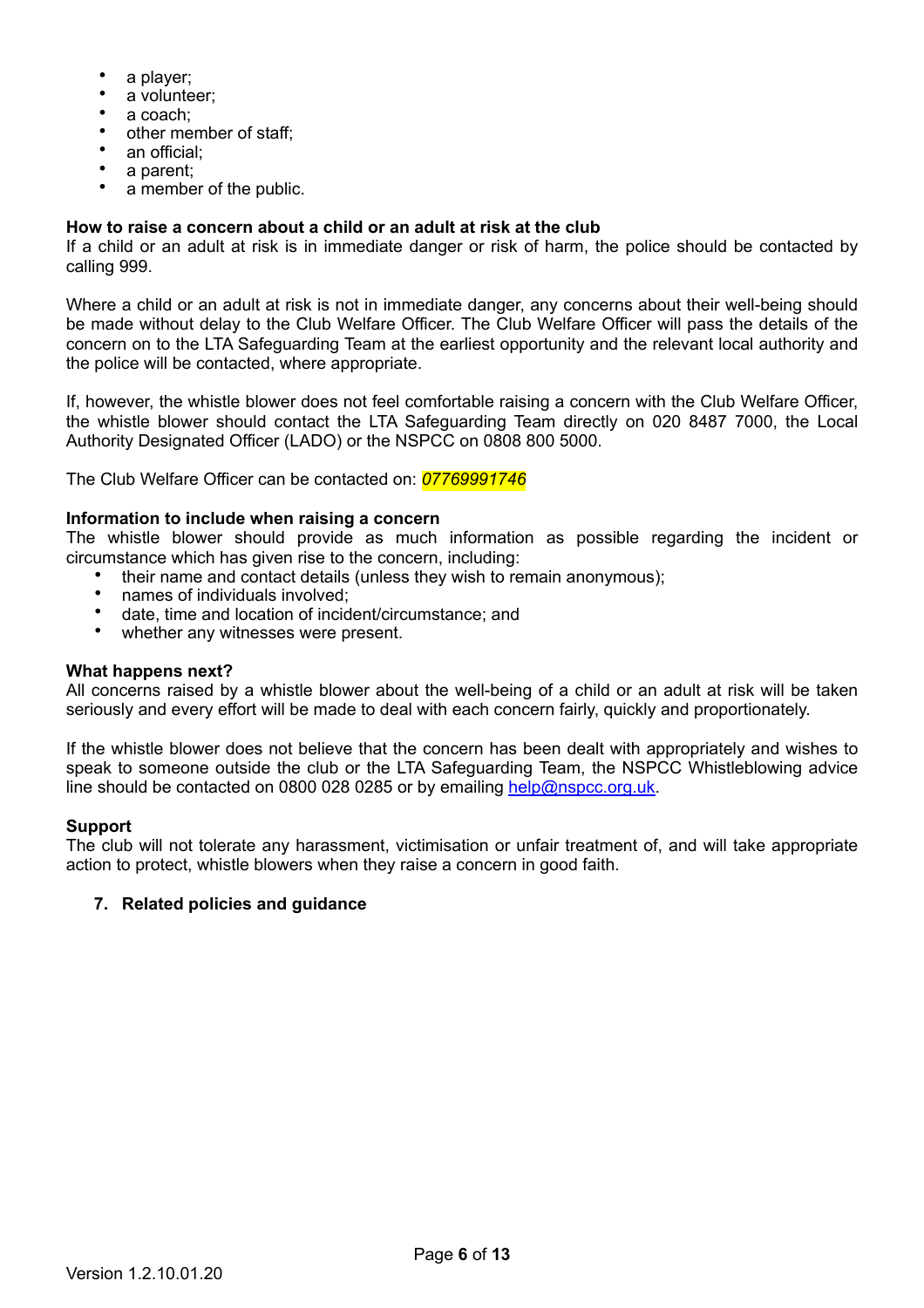# **Codes of Conduct**

# **All members of staff and volunteers agree to:**

- Prioritise the well-being of all children and adults at risk at all times
- Treat all children and adults at risk fairly and with respect
- Be a positive role model. Act with integrity, even when no one is looking
- Help to create a safe and inclusive environment both on and off court
- Not allow any rough or dangerous behaviour, bullying or the use of bad or inappropriate language
- Report all allegations of abuse or poor practice to the club Welfare Officer
- Not use any sanctions that humiliate or harm a child or adult at risk
- Value and celebrate diversity and make all reasonable efforts to meet individual needs
- Keep clear boundaries between professional and personal life, including on social media
- Have the relevant consent from parents/carers, children and adults before taking or using photos and videos
- Refrain from making physical contact with children or adults unless it is necessary as part of an emergency or congratulatory (e.g. handshake / high five)
- Refrain from smoking and consuming alcohol during club activities or coaching sessions
- Ensure roles and responsibilities are clearly outlined and everyone has the required information and training
- Avoid being alone with a child or adult at risk unless there are exceptional circumstances
- Refrain from transporting children or adults at risk, unless this is required as part of a club activity (e.g. away match) and there is another adult in the vehicle
- Not abuse, neglect, harm or discriminate against anyone; or act in a way that may be interpreted as such
- Not have a relationship with anyone under 18 for whom they are coaching or responsible for
- Be acutely aware of the power that coaches and coaching assistants develop over players in the coaching relationship and avoid any intimacy (sexual or otherwise) with players
- •

## **All children agree to:**

- Be friendly, supportive and welcoming to other children and adults
- Play fairly and honestly
- Respect club staff, volunteers and Officials and accept their decisions
- Behave, respect and listen to your coach
- Take care of your equipment and club property
- Respect the rights, dignity and worth of all participants regardless of age, gender, ability, race, culture, religion or sexual identity
- Not use bad, inappropriate or racist language, including on social media
- Not bully, intimidate or harass anyone, including on social media
- Not smoke, drink alcohol or drugs of any kind on club premises or whilst representing the club at competitions or events
- Talk to the club Welfare Officer about any concerns or worries they have about themselves or others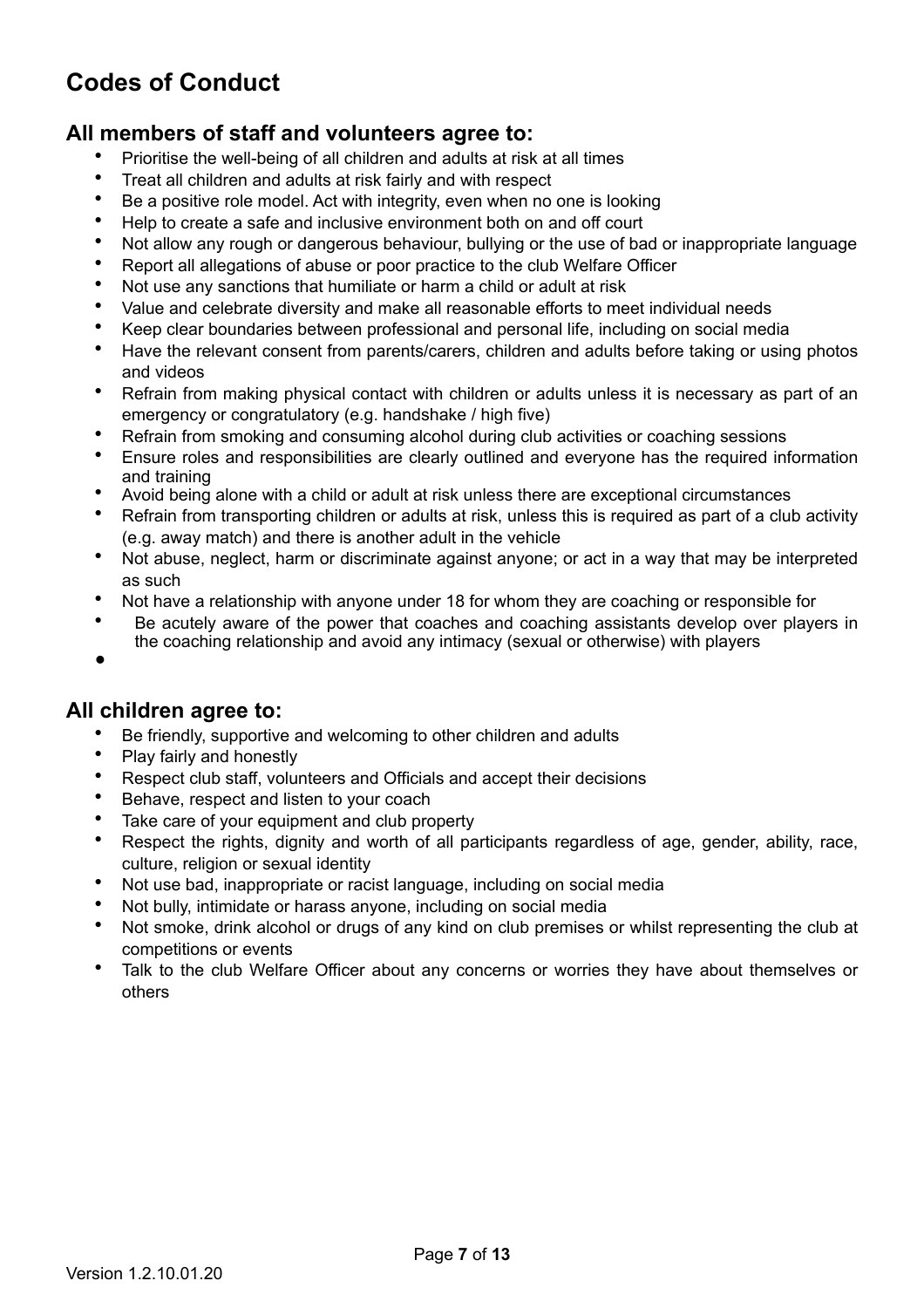This Policy and Code of Conduct is reviewed every two years (or earlier if there is a change in national legislation).

This Policy and Code of Conduct is recommended for approval by:

Tennis Cornwall Chair:Sue Eames Date:

Tennis Cornwall County Safeguarding Officer Rachel Smith. **Date:**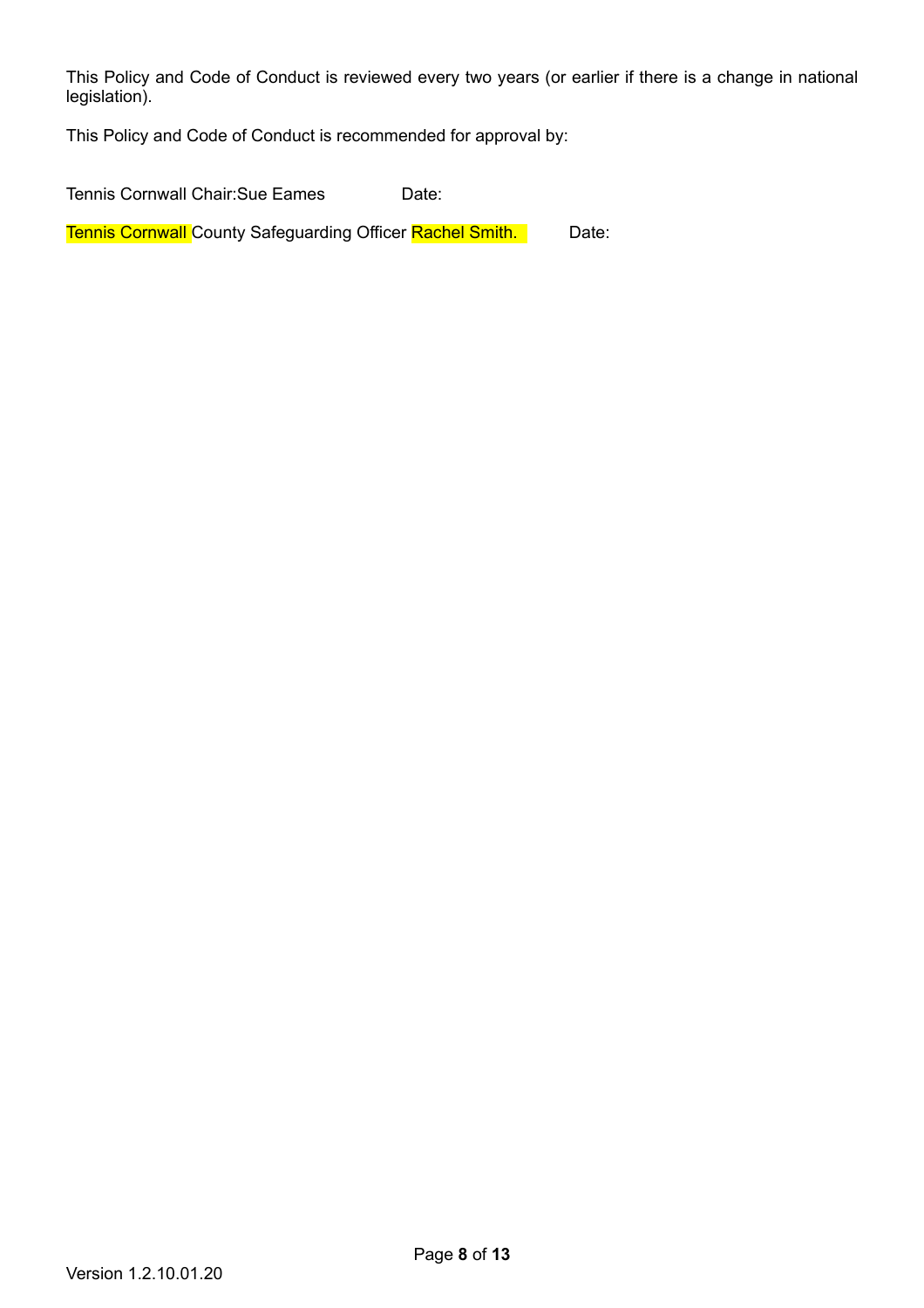# **Appendix A: Glossary of Terms**

**Safeguarding:** protecting **children** from abuse and neglect, preventing the impairment of children's health or development, ensuring that children are growing up in circumstances consistent with the provision of safe and effective care, and taking action to enable all children to have the best life chances. Enabling **adults at risk** to achieve the outcomes that matter to them in their life; protecting their right to live in safety, free from abuse and neglect. Empowering and supporting them to make choices, stay safe and raise any concerns. Beginning with the assumption that an individual is best-placed to make decisions about their own wellbeing, taking proportional action on their behalf only if someone lacks the capacity to make a decision, they are exposed to a life-threatening risk, someone else may be at risk of harm, or a criminal offence has been committed or is likely to be committed.

#### **Abuse and neglect**

**Physical abuse:** A form of abuse which may involve hitting, shaking, throwing, poisoning, burning or scalding, drowning, suffocating or otherwise causing physical harm to a child or adult at risk. Physical harm may also be caused when a parent or carer fabricates the symptoms of, or deliberately induces illness

Sexual abuse: Involves forcing or enticing a child or young person to take part in abuse sexual activities, not necessarily involving a high level of violence, whether or not the child is aware of what is happening. The activities may involve physical contact, including assault by penetration (for example, rape or oral sex) or non-penetrative acts such as masturbation, kissing, rubbing and touching outside of clothing. They may also include non-contact activities, such as involving children in looking at, or in the production of, sexual images, watching sexual activities, encouraging children to behave in sexually inappropriate ways, or grooming a child in preparation for abuse (including via the internet). Sexual abuse is not solely perpetrated by adult males. Women can also commit acts of sexual abuse, as can other children

**Emotional abuse:** The persistent emotional maltreatment of a child or adult at risk such as to cause severe and persistent adverse effects on their emotional development. It may involve conveying to a child/ adult at risk that they are worthless or unloved, inadequate, or valued only insofar as they meet the needs of another person; not giving them opportunities to express their views; deliberately silencing them or 'making fun' of what they say or how they communicate. It may feature age or developmentally inappropriate expectations being imposed, including interactions that are beyond a child or adult at risk's developmental capability, as well as overprotection and limitation of exploration and learning, or preventing them participating in normal social interaction. It may involve seeing or hearing the illtreatment of another. It may involve serious bullying (including cyber bullying), causing a child or adult at risk to feel frightened or in danger, or the exploitation or corruption of children. Some level of emotional abuse is involved in all types of maltreatment of a child, though it may occur alone.

**Neglect:** The persistent failure to meet a child/ adult at risk's basic physical and/or psychological needs, likely to result in the serious impairment of their health or development. It may involve a parent or carer failing to:

- o provide adequate food, clothing and shelter (including exclusion from home or abandonment);
- o protect a child/ adult at risk from physical and emotional harm or danger;
- $\circ$  ensure adequate supervision (including the use of inadequate care-givers); or
- ensure access to appropriate medical care or treatment.

It may also include neglect of, or unresponsiveness to, a child's or adult at risk's basic emotional needs. Neglect may occur during pregnancy as a result of maternal substance abuse.

#### **Additional examples of abuse and neglect of adults at risk**

**Financial abuse**: having money or property stolen; being defrauded; being put under pressure in relation to money or other property; and having money or other property misused.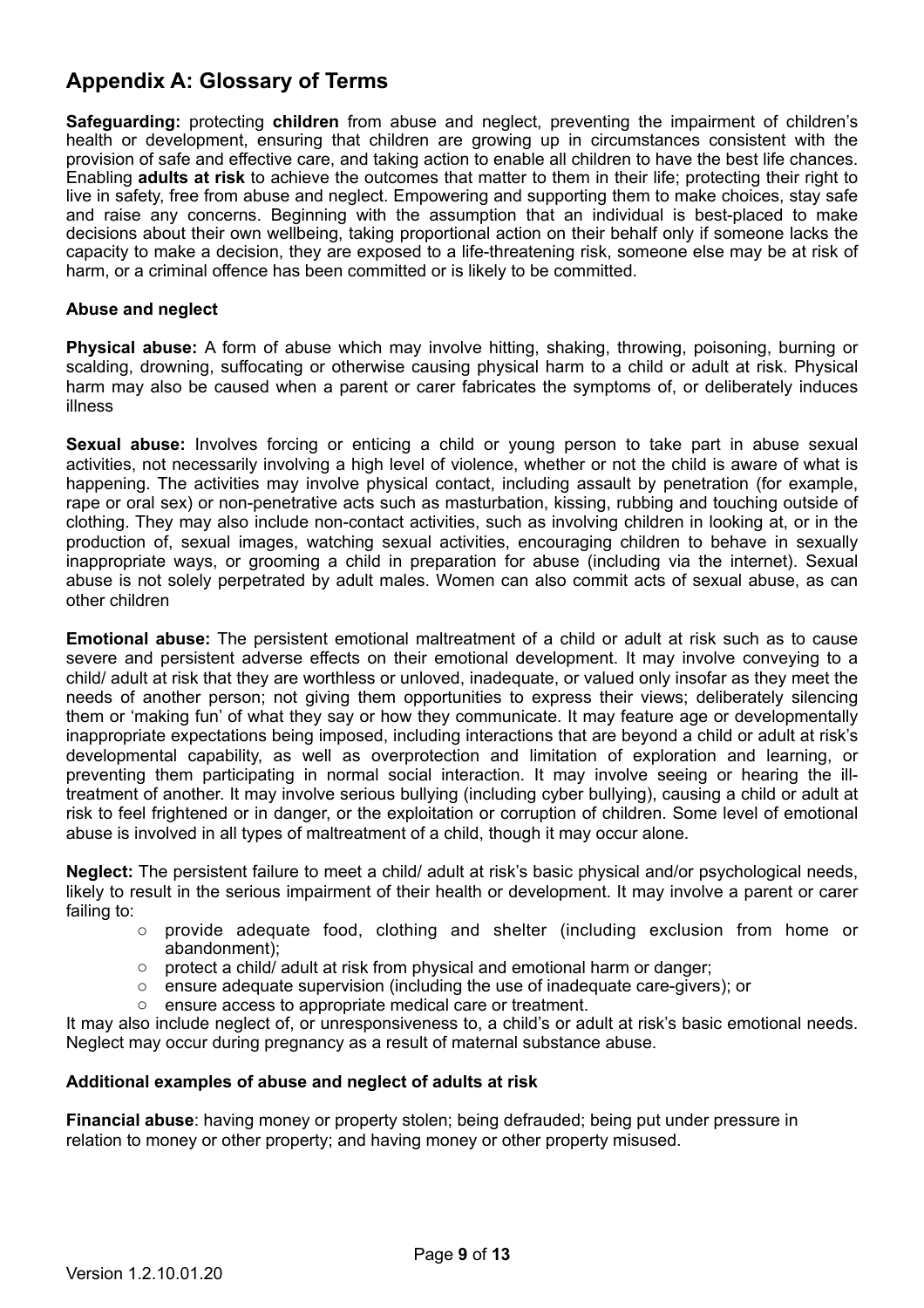**Discriminatory abuse**: treating someone in a less favourable way and causing them harm, because of their age, gender, sexuality, gender identity, disability, socio-economic status, ethnic origin, religion and any other visible or non-visible difference.

**Domestic abuse**: includes physical, sexual, psychological or financial abuse by someone who is, or has been a partner or family member. Includes forced marriage, female genital mutilation and honour-based violence (an act of violence based on the belief that the person has brought shame on their family or culture). Domestic abuse does not necessarily involve physical contact or violence.

**Psychological abuse:** including emotional abuse, threats of harm or abandonment, deprivation of contact, humiliation, blaming, controlling, intimidation, coercion, harassment, verbal abuse, isolation or withdrawal from services or supportive networks.

**Organisational abuse**: where the needs of an individual are not met by an organisation due to a culture of poor practice or abusive behaviour within the organisation.

**Self-neglect:** behaviour which threatens an adult's personal health or safety (but not that of others). Includes an adult's decision to not provide themselves with adequate food, clothing, shelter, personal hygiene, or medication (when indicated), or take appropriate safety precautions

**Modern slavery**: encompasses slavery, human trafficking, criminal and sexual exploitation, forced labour and domestic servitude. Traffickers and slave masters use whatever means they have at their disposal to coerce, deceive and force individuals into a life of abuse, servitude and inhumane treatment.

- A person who is being abused may experience more than one type of abuse
- Harassment, and bullying are also abusive and can be harmful
- Female Genital Mutilation (FGM) is now recognised as a form of physical, sexual and emotional abuse that is practised across the UK
- Child Sexual Exploitation is recognised as a form of sexual abuse in which children are sexually exploited for money, power or status
- Child trafficking is recognised as child abuse where children are often subject to multiple forms of exploitation. Children are recruited, moved or transported to, or within the UK, then exploited, forced to work or sold
- People from all cultures are subject to abuse. It cannot be condoned for religious or cultural reasons
- Abuse can have immediate and long-term impacts on someone's well-being, including anxiety, depression, substance misuse, eating disorders and self-destructive Conducts, offending and anti-social Conduct
- Those committing abuse are most often adults, both male and female. However, child-to-child abuse also takes place.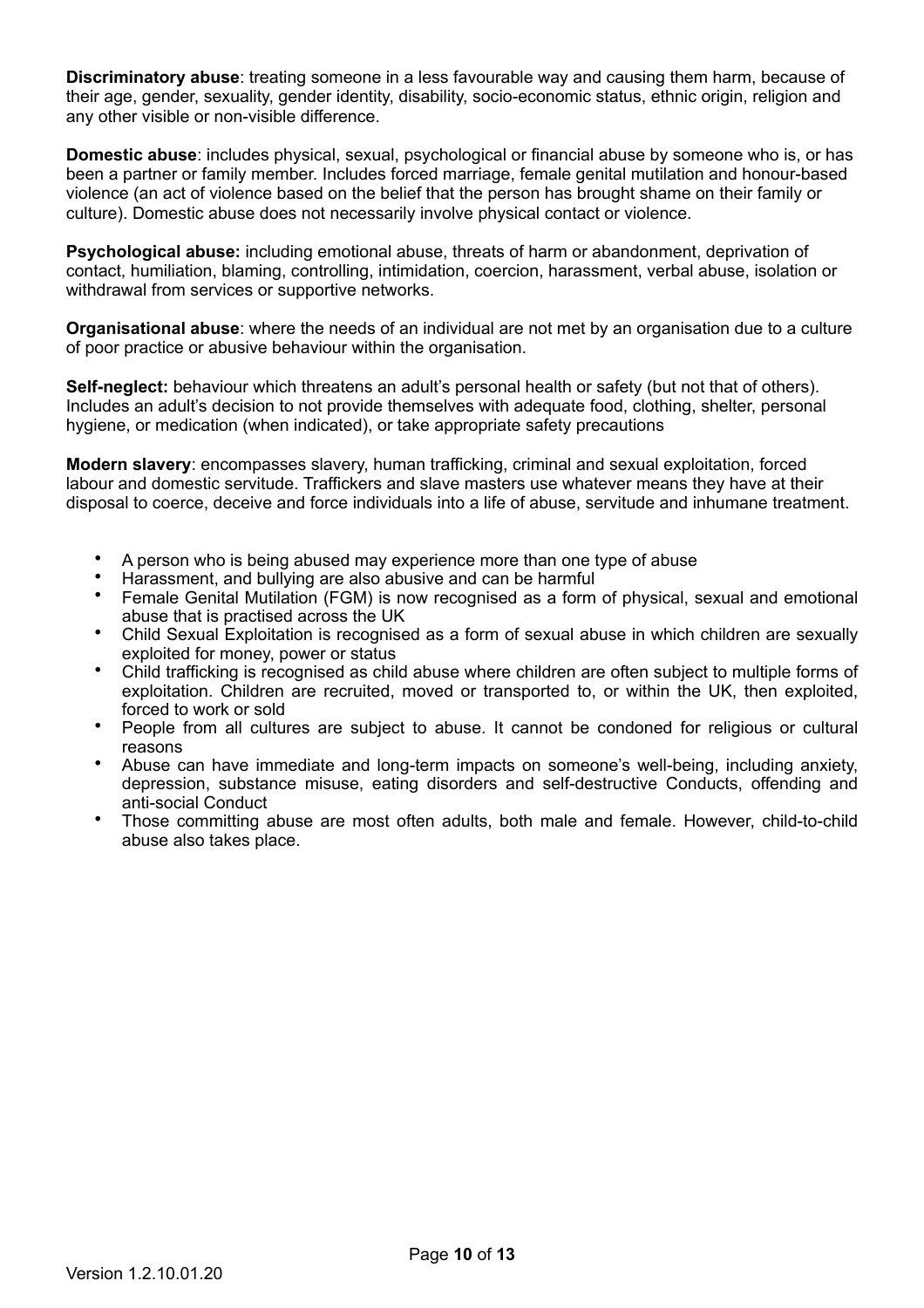# **Appendix B: What to do if a disclosure from a child or adult at risk is made to you:**

- 1. **Listen** carefully and calmly to the individual
- 2. **Reassure** the individual that they have done the right thing and what they have told you is very important
- 3. **Avoid questioning** where possible, and never ask leading questions
- 4. **Do not promise secrecy**. Let the individual know that you will need to speak to the Welfare Officer/LTA Safeguarding Team because it is in their best interest. If you intend to speak to the police or social care, you should let them know this too.
- 5. **Report the concern.** In an emergency, call the police (999), otherwise talk to the Welfare Officer/ LTA Safeguarding Team as soon as possible. Do not let doubt/personal bias prevent you from reporting the allegation
- **6. Record** details of the disclosure and allegation using the LTA's online reporting a concern form within 24 hours*. If you do not have access to the online form, write down the details using what you have available then sign and date it.*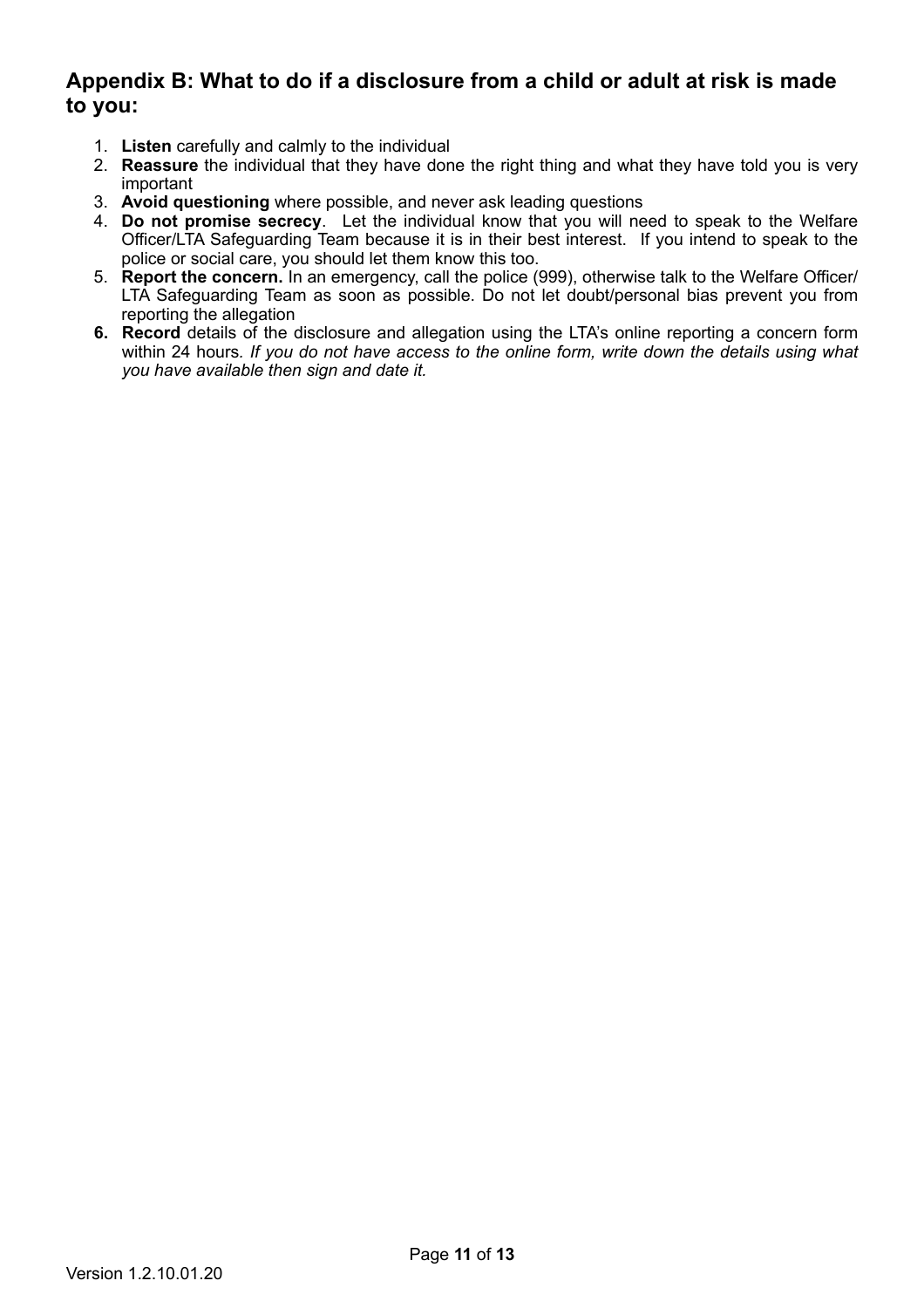# **Appendix C: Reporting a Safeguarding Concern outside the Tennis Environment that is brought to the attention of the County Association**

What to do if you are worried that a child is being abused outside the tennis environment (e.g. at home, school or in the community) but the concern is identified through the child's involvement in tennis